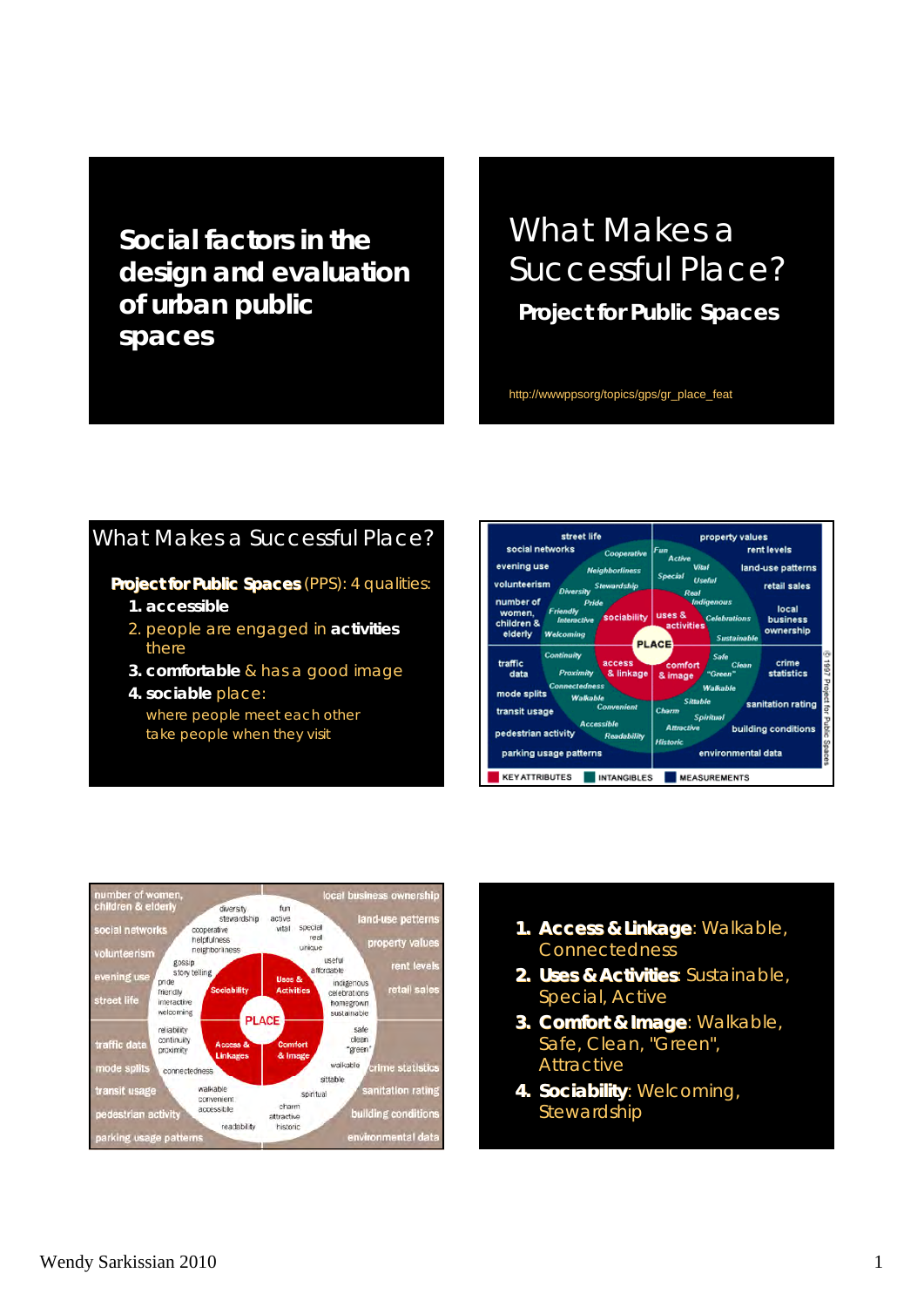#### **What makes a successful place?**

- •**RED**: Key Attributes
- •**GREEN**: Intangibles
- •**BLUE**: Measurements
- **Central circle**: specific place you know: street corner, playground, plaza outside a building
- Evaluate according to 4 criteria in **red ring**:
	- 1.Access and linkage
	- 2.Uses and activities
	- 3.Comfort and image
	- 4.Sociability

#### •**ring outside**: **intuitive or qualitative** aspects to judge a place

•**Next outer ring**: **quantitative aspects** measured by statistics or research



#### Access & Linkages

- •judge by connections to surroundings (visual & physical
- •easy to get to & get through
- visible from a distance & up close
- •**Edges** important: row of shops along a street: more interesting & generally safer to walk by than blank wall or empty lot
- •high parking turnover
- •convenient to public transit

#### Access & Linkages Questions 1

- 1. See space from a distance?
- 2. Interior visible from outside?
- 3. Good connection between space & adjacent buildings: or surrounded by blank walls?
- 4. Occupants of adjacent buildings use space?
- 5. People easily walk to place?
- 6. Footpaths lead to & from adjacent areas?
- 7. People with special needs?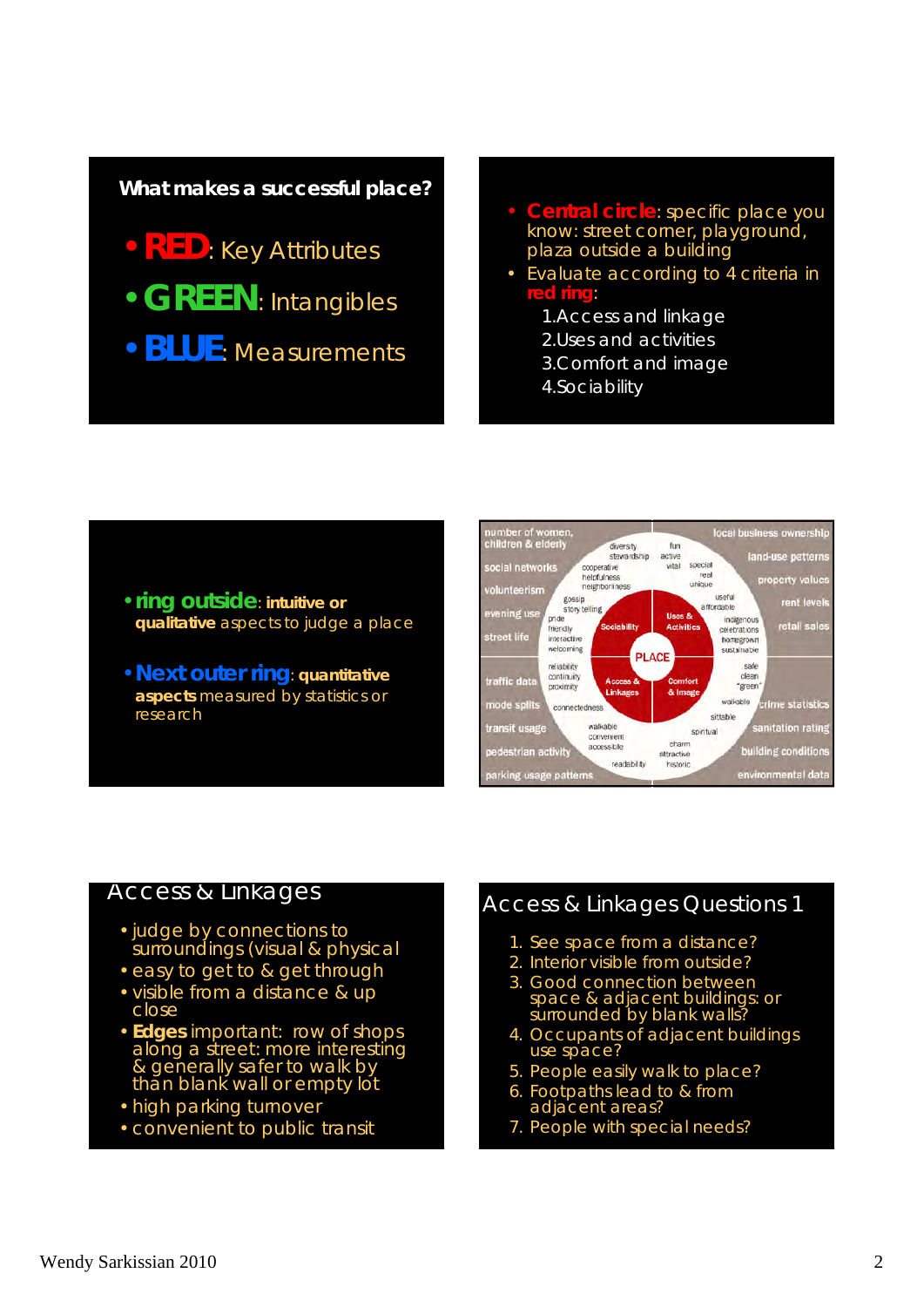#### Access & Linkages Questions 2

- 8. Roads & paths through space take people where they actually want to go?
- 9. Variety of transportation options - bus train, car, bicycle, etc. to reach place?
- 10.Transit stops conveniently located next to destinations: libraries, post offices, park entrances, etc.?

# Comfort & Image

- **1. Key:** whether a space is comfortable & presents itself well - has a good image
- 2. Comfort includes perceptions about:
	- Safety
	- Cleanliness
	- Places to sit
- 3. choice to sit where they want generally underestimated
- 4. Women good judges on comfort & image: discriminating about public spaces they use

#### Questions on Comfort & Image 1

- *1. Does place make a good first impression?*
- *2. More women than men?*
- *3. Enough places to sit?*
- *4. Seats conveniently located?*
- *5. Choice of places to sit, either in sun or shade?*
- *6. Spaces clean & free of litter?*
- *7. Who is responsible for maintenance?*

#### Questions on Comfort & Image 2

- *8. What do they do? When?*
- *9. Area feel safe? Security presence?*
- *10. If so, what do these people do? When are they on duty?*
- *11. People taking photos?*
- *12. Many photo opportunities available?*
- *13. Vehicles dominate pedestrian use of space or prevent them from easily getting to space?*

#### Uses & Activities

- •**Basic building blocks of a place**
- •**Having something to do: reason to come to a place & return**
- •**When there is nothing to do: space will be empty**
- •**Generally means something is wrong**

#### Principles to keep in mind in evaluating uses & activities 1

- 1. More activities going & that people have an opportunity to participate in, the better
- 2. Good balance between men & women
- 3. People of different ages using space (retired people & people with young children can use a space during day when others are working)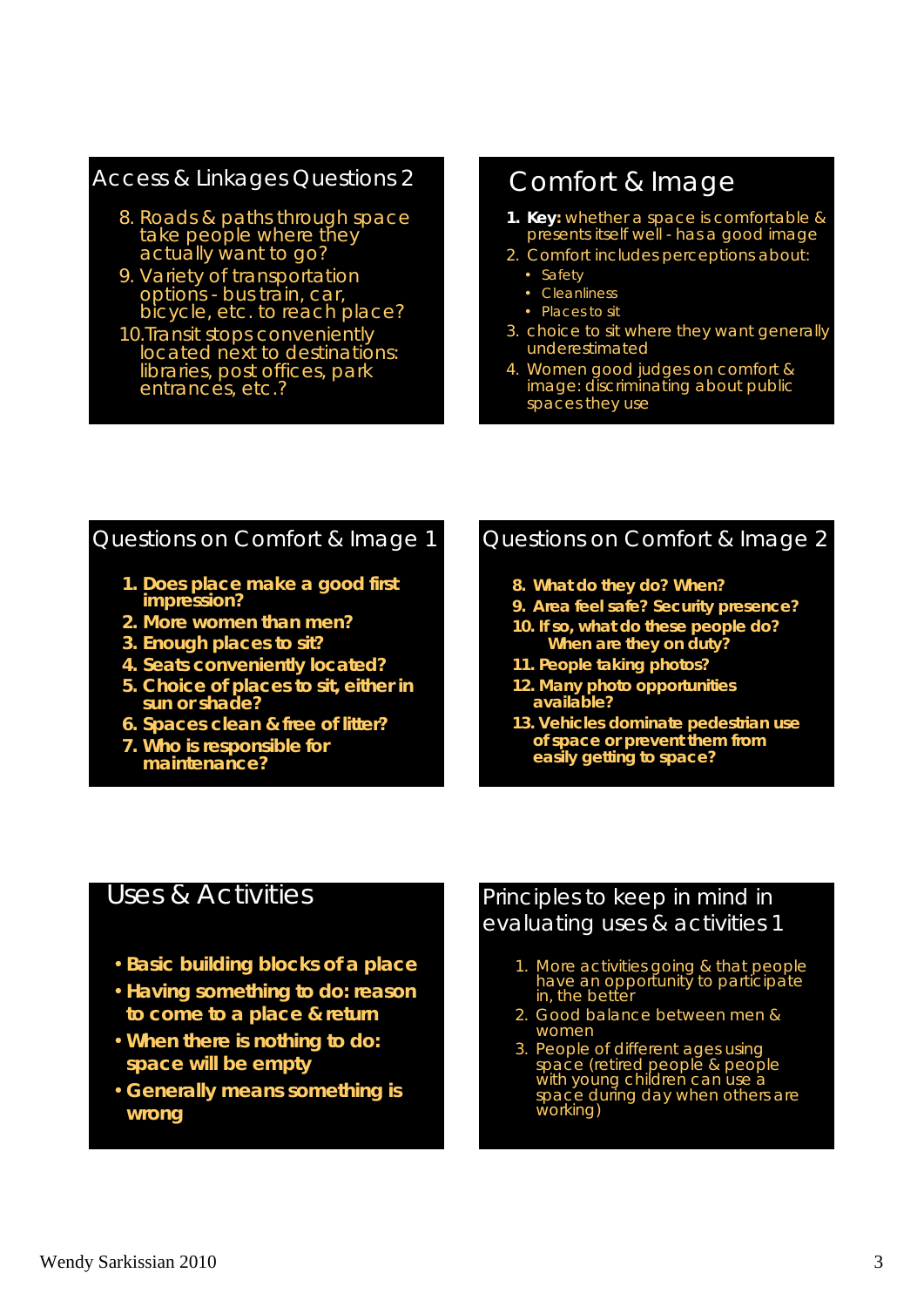#### Principles to keep in mind in evaluating uses & activities 2

- 4. Space is used throughout day
- 5. Space used by both singles & people in groups is better than one just used by people alone:
	- places for people to sit with friends
	- more socializing
	- more fun
- 6. Ultimate success of a space: how well it is managed

#### Questions on Uses & Activities 1

- 1. Are people using space or is it empty?
- 2. Used by people of different ages?
- 3. Are people in groups?
- 4. How many different types of activities are occurring: people walking, eating, playing ball, chess, relaxing, reading?

#### Questions on Uses & Activities 2

- 5.Which parts of space are used & which are not?
- 6.Choices of things to do?
- 7.Management presence?
- 8.Identify anyone in charge of space?

#### **Sociability**

- **difficult quality to achieve**
- **once attained: unmistakable feature**
- **When people see friends, meet & greet neighbours & feel comfortable interacting with strangers = tend to feel stronger sense of place or attachment to their community**
- **… & to place that fosters these types of social activities**

#### Questions on Sociability 1

- **1. Is this a place you would choose to meet your friends? Are others meeting friends here or running into them?**
- **2. Are people in groups? Are they talking with one another?**
- **3. Do people seem to know each other by face or by name?**
- **4. Do people bring their friends & relatives to see place or do they point to one of its features with pride?**

#### Questions on Sociability 2

- **5. Are people smiling?**
- **6. Do people make eye contact?**
- **7. Do people use this place regularly & by choice?**
- **8. Mix of ages & ethnic groups that generally reflect community at large?**
- **9. Do people tend to pick up litter when they see it?**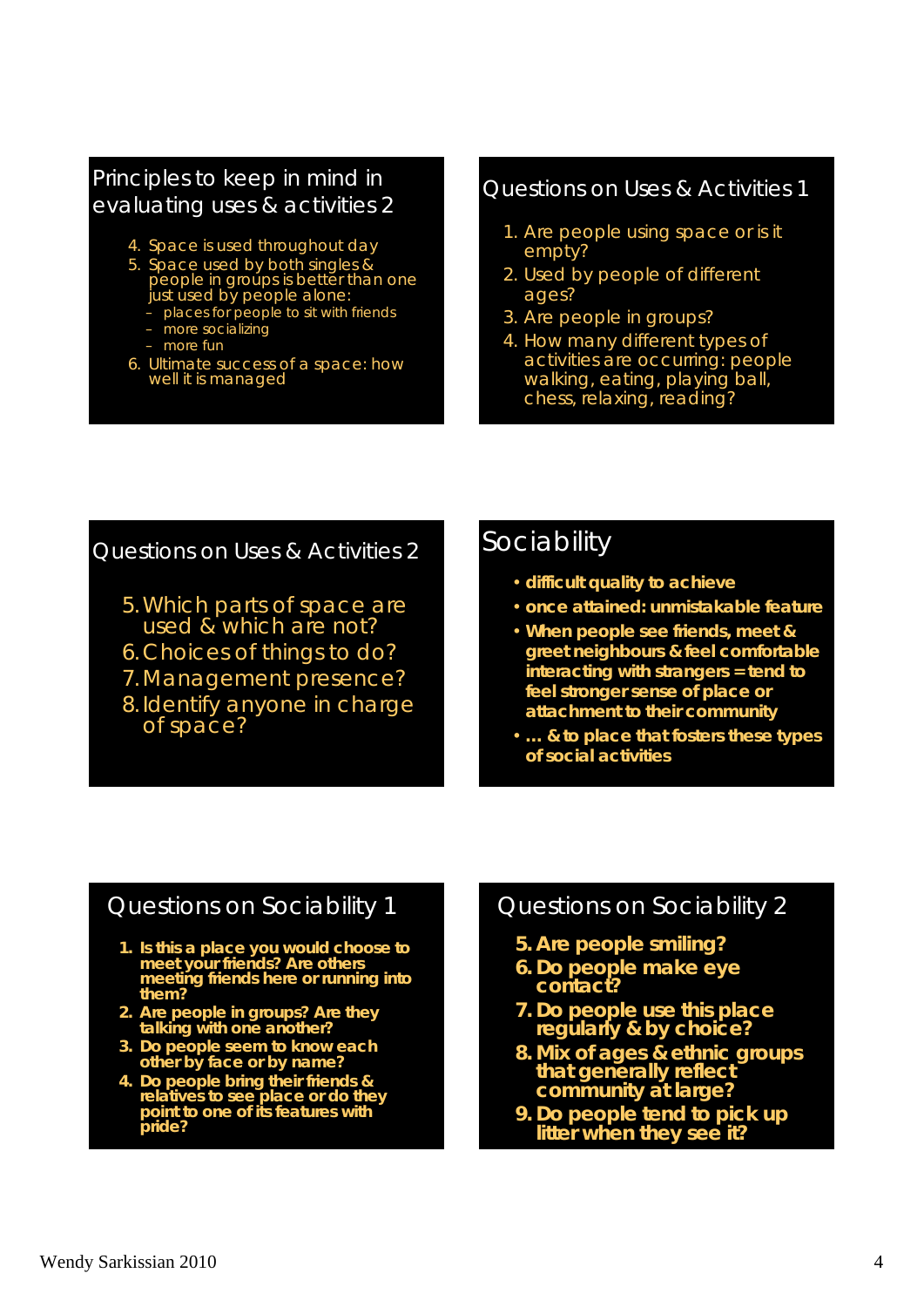# **Common Themes Common Themes in Good Public Places Good Public Places**

# Good Public Spaces

- **Responsive:** designed & managed to serve needs of their users
- **Democratic:** accessible to all groups & providing freedom of action
- **Meaningful:** allowing people to make strong connections between place, their personal lives & larger world

Carr *et al.,* eds*, Public Space,* 1992:19–20

#### **Public places should be:**

- **1. Accessible** to everyone (including children, people with a disability & older people)
- 
- **2. Clear**: Conveys clear, appropriate, user-friendly messages
- **3.** Beautiful: enhances health & emotional well-being of its
- **4. Safe**: Provide a feeling of security & safety
- **5. Culturally appropriate**
- **6.** For all: Encourage use by different users, without any one group's activities disrupting other's enjoyment
- **7. Comfortable,** in regard to sun, shade, wind, etc.
- **8.** Ownership: Encourages community ownership & caring through involvement in design, construction and/ or maintenance

From *People Places*, 1998.



#### **Urban spaces need to be accessible to all users**



#### **Most important conclusion:**

"…while spaces are inequitably distributed & used differently, people seem to *value* similar qualities in outdoor space… they value clean air, trees, natural landscapes, places that make them feel better, safe places for their children to play, & places to walk & sit outside."

Clare Cooper Marcus & Carolyn Francis, *People Places*, 2nd ed., 1998: 89 citing a study of Seattle's open spaces by Tuttle, 1996

#### **Contemporary Privatization of Life**

#### • Specialization &

- fragmentation..
- Makes obsolete function of
- central public space? But what about:
- **Late What about:**<br>- Faneuil Hall, Boston?<br>- Harbor Place, Baltime
- 
- Harbor Place, Baltimore? indicate lively interest in public life
- Nostalgia for public life

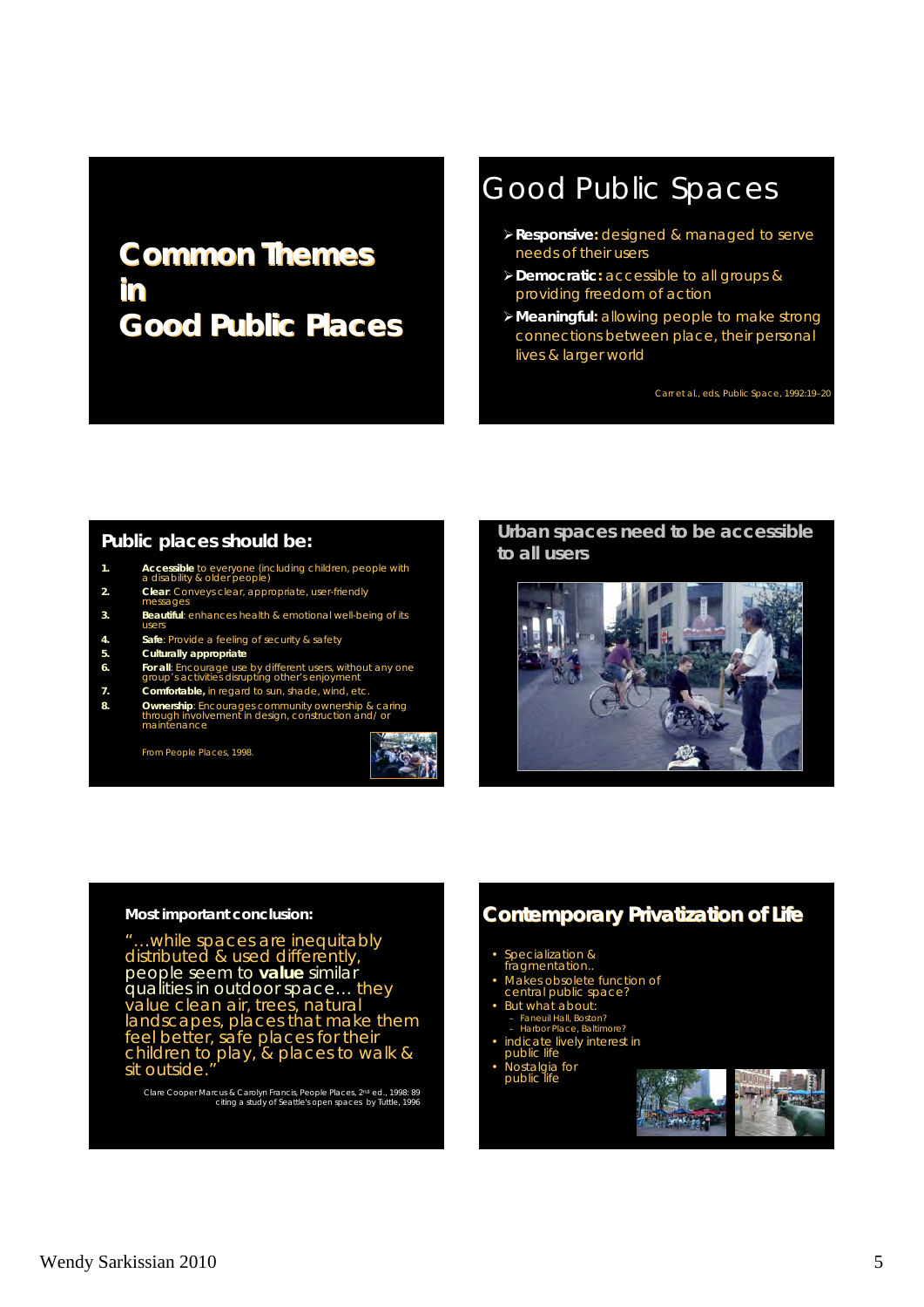#### **Does contemporary specialization & privatization of life make obsolete**

**the function of a central public space?**

- Commodification of spaces
- What is private?
- What is public?
- Who is excluded?



#### **Public Spaces for Whom?**

- Homeless people expected to leave public areas
- Make homeless & elderly users less visible
- "Day-long living room" for those who have no homes or who live alone



*People Places*, 1998: 4



#### **Why research & care are important…**





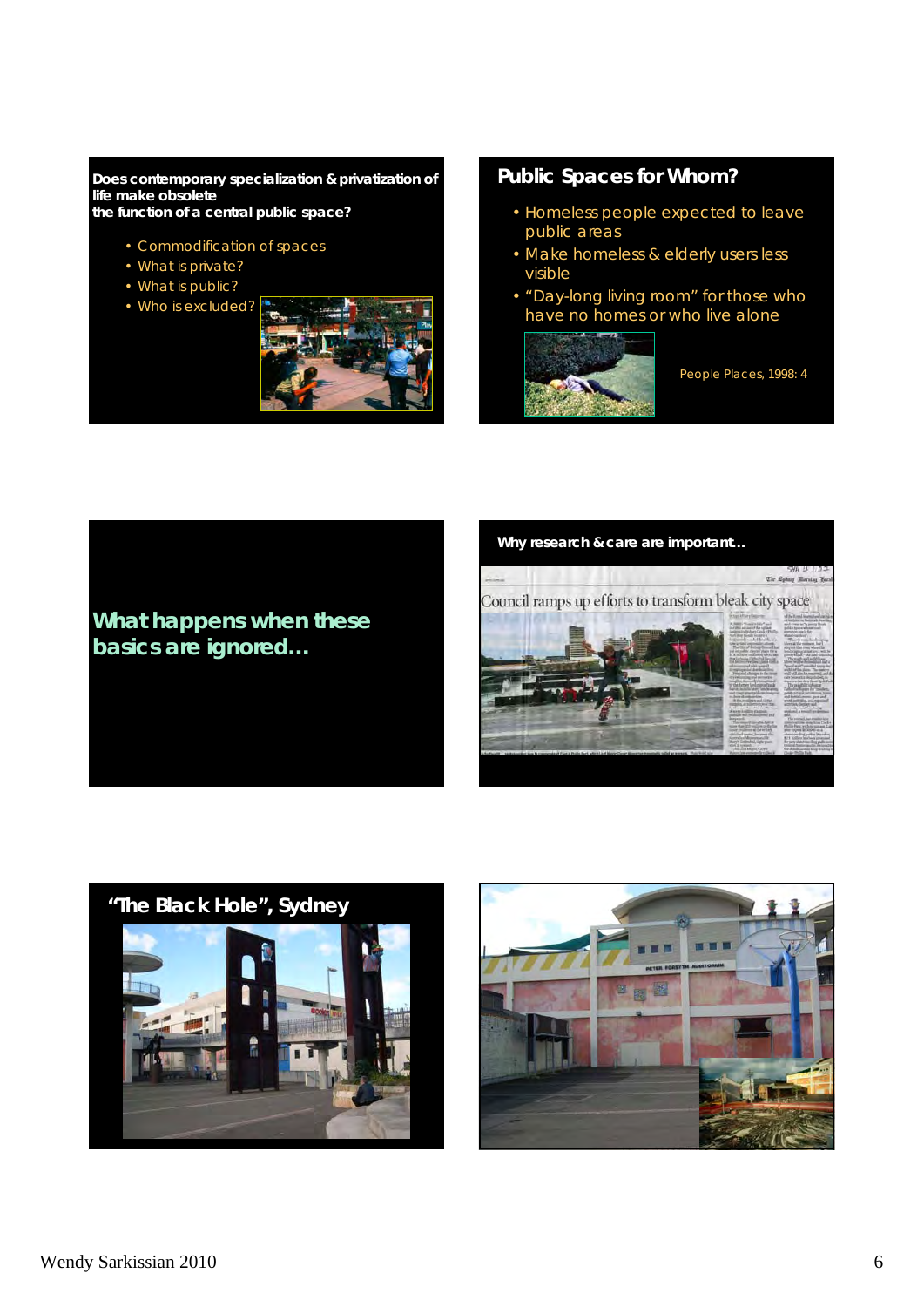**Some general principles: public open spaces as 'people places'**

## *'People Places'*

- Easily accessible to & can be seen by potential users
- Clearly convey message that place is available for use & is meant to be used
- Beautiful & engaging on outside & inside

#### **'People Places'**

- Furnished to support most likely & desirable activities, especially with **comfortable seating**
- Feeling of security & safety to potential users
- Designed for user groups most likely to use space



#### Widely accessible

- Encourage use by different subgroups of resident population
- No group disrupts another's use & enjoyment
- Environment physiologically comfortable at peak times
- Accessible to:
	- children
	- older people
	- people with a disability



#### Programming

- Support intended programs or activities
- Incorporate elements users can add to, change or personalise
- Allow for attachment to & maintenance of space by users (especially residents)

Safety & CPTED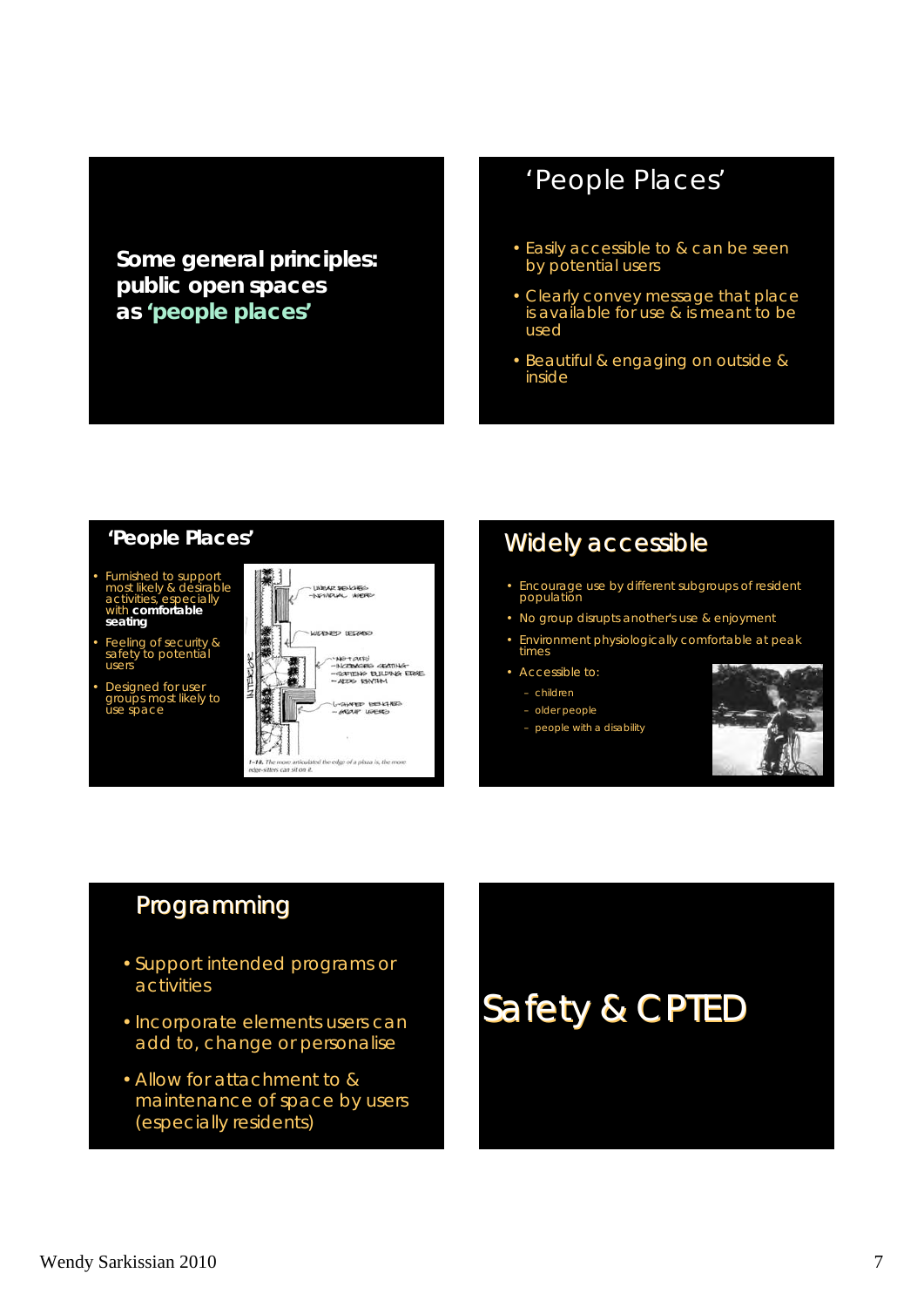

#### **Cultural difference & park use** • Typical American park unknown in China & Taiwan • Most Chinese would find them:

- Too structured
- Poorly landscaped

*People Places*, 1998: 89



#### **How different income groups use & value public open space**

- Seattle study, 1996 (Tuttle 1996, in *People Places*, 1998: 89)
- High-income people: with private yards use their yards
- Also go to other neighbourhood spaces

#### How different income groups use & **value public open space**

#### **Low-income people:**

- People with private yards report these are only outdoor spaces they use in their neighbourhood
- Leave their neighbourhoods & use spaces in high-income neighbourhoods where possible
- Low-income **women** most circumscribed

#### **All income groups value: All income groups value:**

- Trees
- Clean air
- Natural landscapes
- Places that make them feel better
- Safe places for children's play
- Places to walk & sit outside

#### **Other studies:**

no differences in open space values based on race, gender or class

#### **Coming to the Park with Others**

Central Perth study with Jan Gehl, 1993: **people came to the plaza in threesomes**

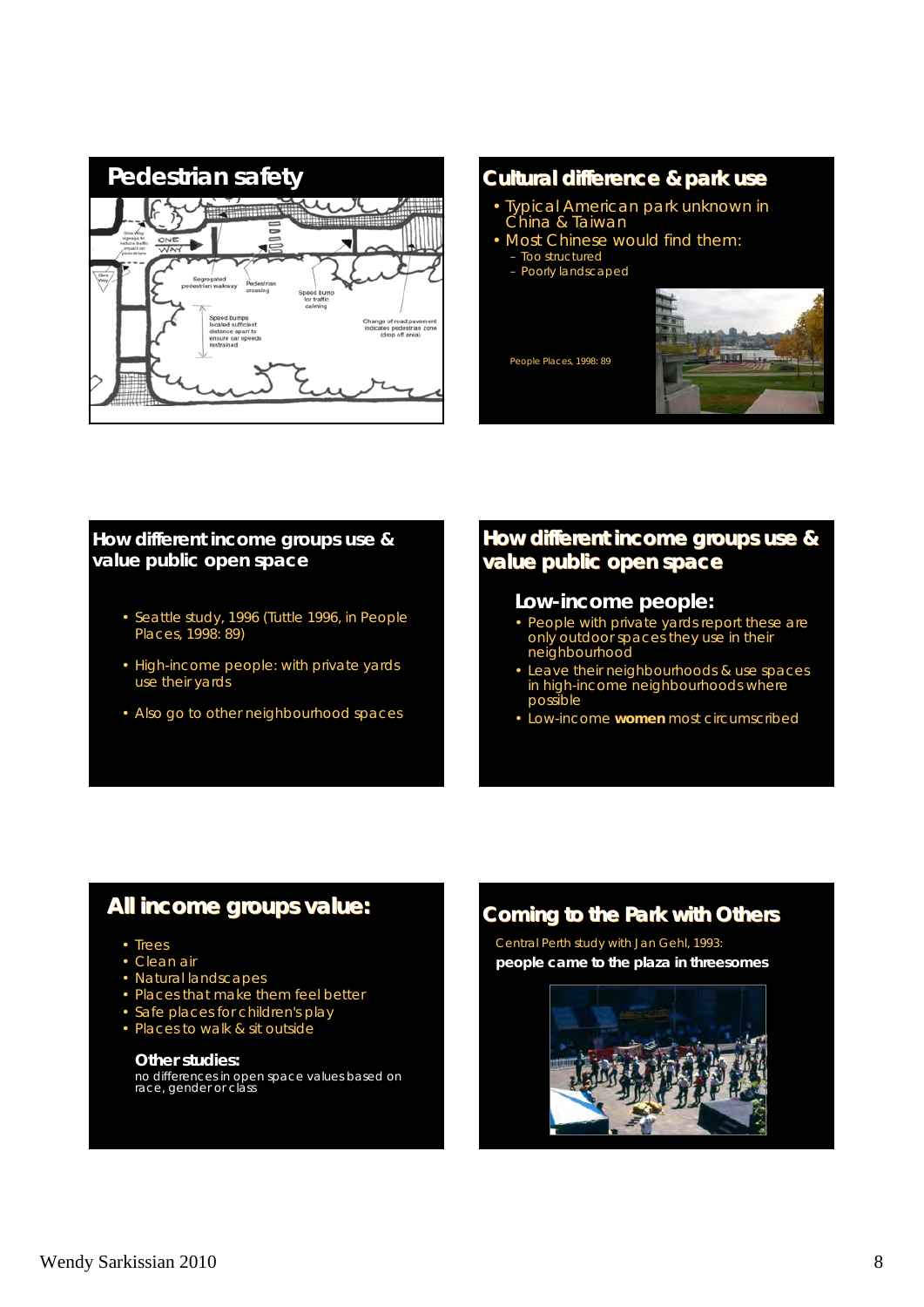**Meeting a person who has not been there before…**



# **Plazas**

# **Plazas**

#### *Working definition*:

*"a mostly hard-surfaced outdoor public space from which cars are excluded*"

• Public spaces which draw people together for passive enjoyment

*Typically***:** paved areas, enclosed by high-density structures

#### *Typically:*

- windy, barren wastelands
- do not contain features that facilitate intended activities

# **Urban Plazas**

- People getting in to "public" habit
- Clientele growing
- Jan Gehl's triumphs in Copenhagen



#### **Main functions of plazas**

- strolling, sitting, eating & watching world go by
- Unlike a footpath: a place in its own right
- Not just a place people pass through

#### **The** *Urban Oasis Urban Oasis***or the** *Grand Public Space*

- Located near a diversity of land uses
- Tends to attract users from a greater distance & in greater variety than do other open spaces
- 
- Big & flexible enough for:
- lunch crowds outdoor cafés
- passers-through
- occasional concerts, art shows, exhibits
- rallies

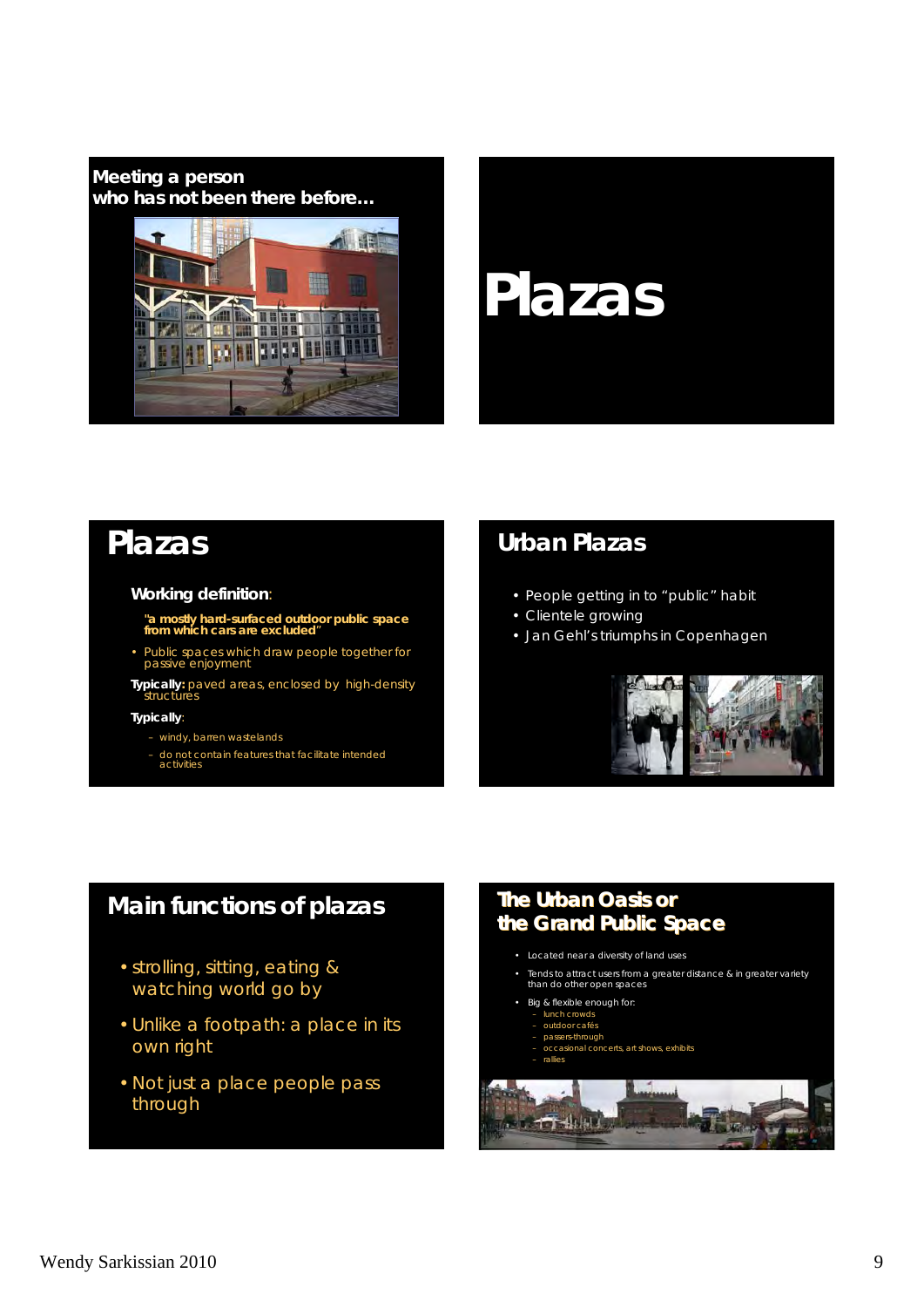#### **Plazas: a gendered landscape…**

*"Women are more discriminating than men as to where they will sit, more sensitive to annoyances, & women spend more time casting the various possibilities. If a plaza has a markedly lower than average proportion of women, something is wrong. When there is a higher than average proportion of women the plaza is probably a good ones & has been chosen as such."*

William Whyte, 1980: 18

#### Frontstage & Backstage Users

- **Men & women**: totally different concepts of downtown space & what they seek from it
- Women seek "*Backyard experience*": – Relief from urban stress & office
	- environment – Prefer to spend time in natural
	- environments
	- Seek secure spaces
	- Spaces that filter out urban stimuli
	- Comfort, relief, security, control, relaxation

#### Frontstage & Backstage Users

- Men prefer: "frontyard" experiences
	- Publicness
	- Social interaction
	- Involvement



# **General considerations General considerations for plaza design for plaza design**

- Locate within easy walking distance of public transport systems (400 m level walk preferred)
- Determine precisely which functions plaza is designed to support
- Consider microclimate conditions



#### **Comfortable dimensions:**

- •no wider than 100 metres
- •minimum width: 25 to 70 metres

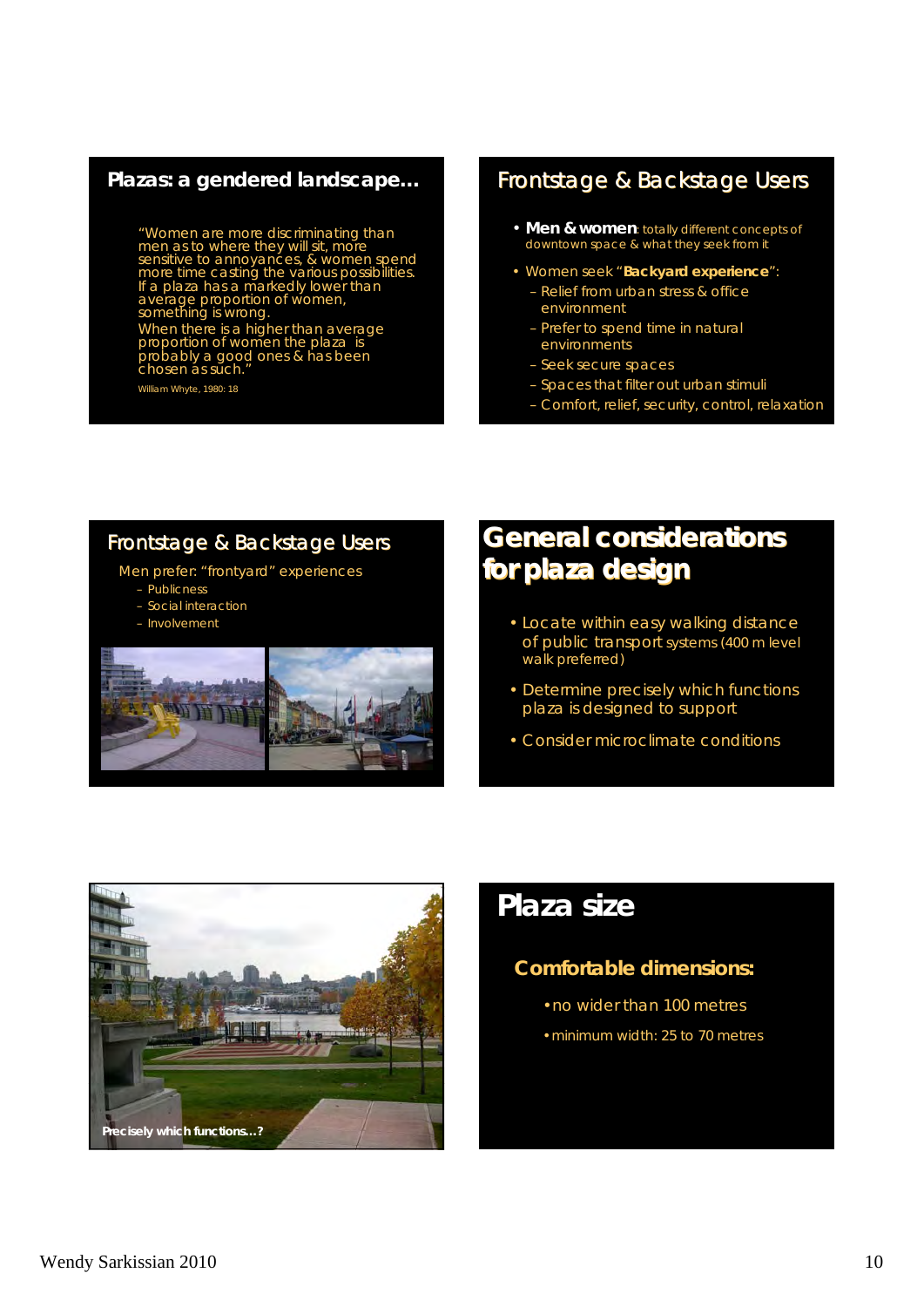# **Visual complexity**

#### **Design incorporates a wide variety of forms, colours, textures**:

- different places to sit
- $\blacktriangleright$  fountains
- **>sculptures**
- nooks & corners
- plants & shrubs
- accessible changes in level

# **Uses & activities**

#### **Encourage people to stop & linger:**

- dense landscaping
- furnishing
- attractive focal elements
- defined edges

#### **Take care with landscaping design:**

– CPTED problems not inadvertently introduced

#### **Accommodate:**

- shortcuts through plaza without violating privacy of any units or private (or shared) open space
- concerts or other open-air events: unimpeded open areas for seating
- heavy use & minimise vandalism without 'hardening' design



# **Microclimate**

- design for year-round use
- locate to receive year-round sunshine
- Summer shade: canopies, trellises & vegetation
- control building height & mass: ensure solar access
- calculate sun-shade patterns
- provide protection for lunchtime users, especially summer
- glare from adjacent buildings or structures: not detract from plaza's amenities



# *Subspaces*

- Divide larger plazas into subspaces with a variety of uses
- Features define subspaces:
	- planting
	- accessible level changes
	- seating arrangements
- large enough so users will not feel they are intruding into a space if someone is already using it
- a person sitting there alone will not feel uncomfortable or unsafe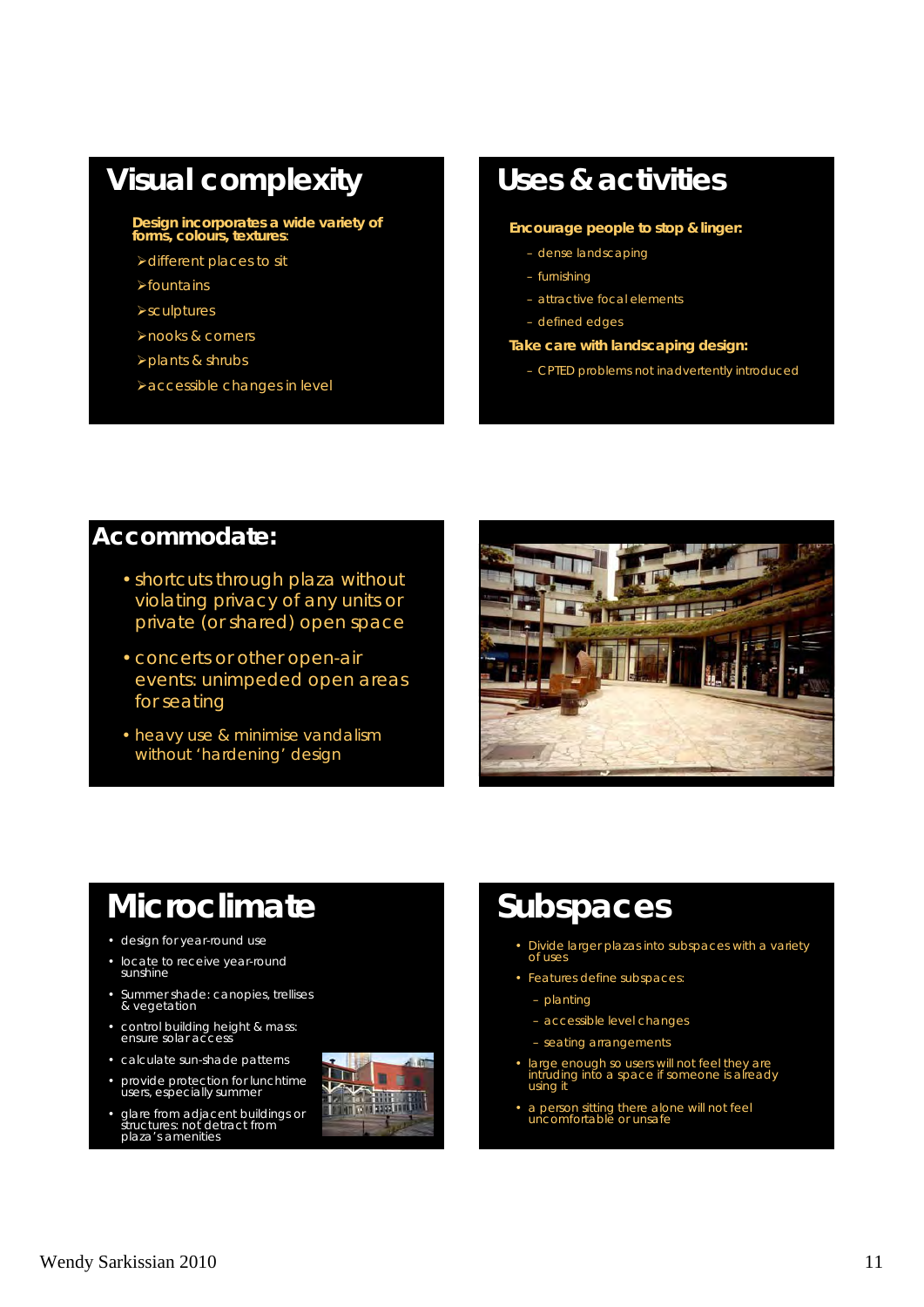#### **Plaza Circulation & Paving**

- encumbered & older people & people with a disability
- stairs run parallel to ramps wherever possible
- paving material changes signify transitions from footpaths to plazas without discouraging entry





# **Level changes**

- Use level changes with care
- Do not impede access for people with a disability, prams & pushers,
- Level changes to achieve:
	- creation of subareas
	- separation of seating & circulation areas
	- features within<br>subareas



# **Plaza Seating**

**(rules of thumb…)**

- Most **important element** in encouraging plaza use
- Determine:
	- one metre of seating for 30 square metres of plaza

or

- one linear metre per each linear metre of plaza perimeter
- Accommodate various types of users



# **Plaza Seating**



**Accommodate:**

**• sociofugal** arrangements (people looking outwards, being separate & not interacting)

and

- **sociopetal** seating (for conversation & interaction):
	- some benches paired at right angles
	- some groups to encourage conversation
	- some isolated benches
	- choices between sunny & shady locations